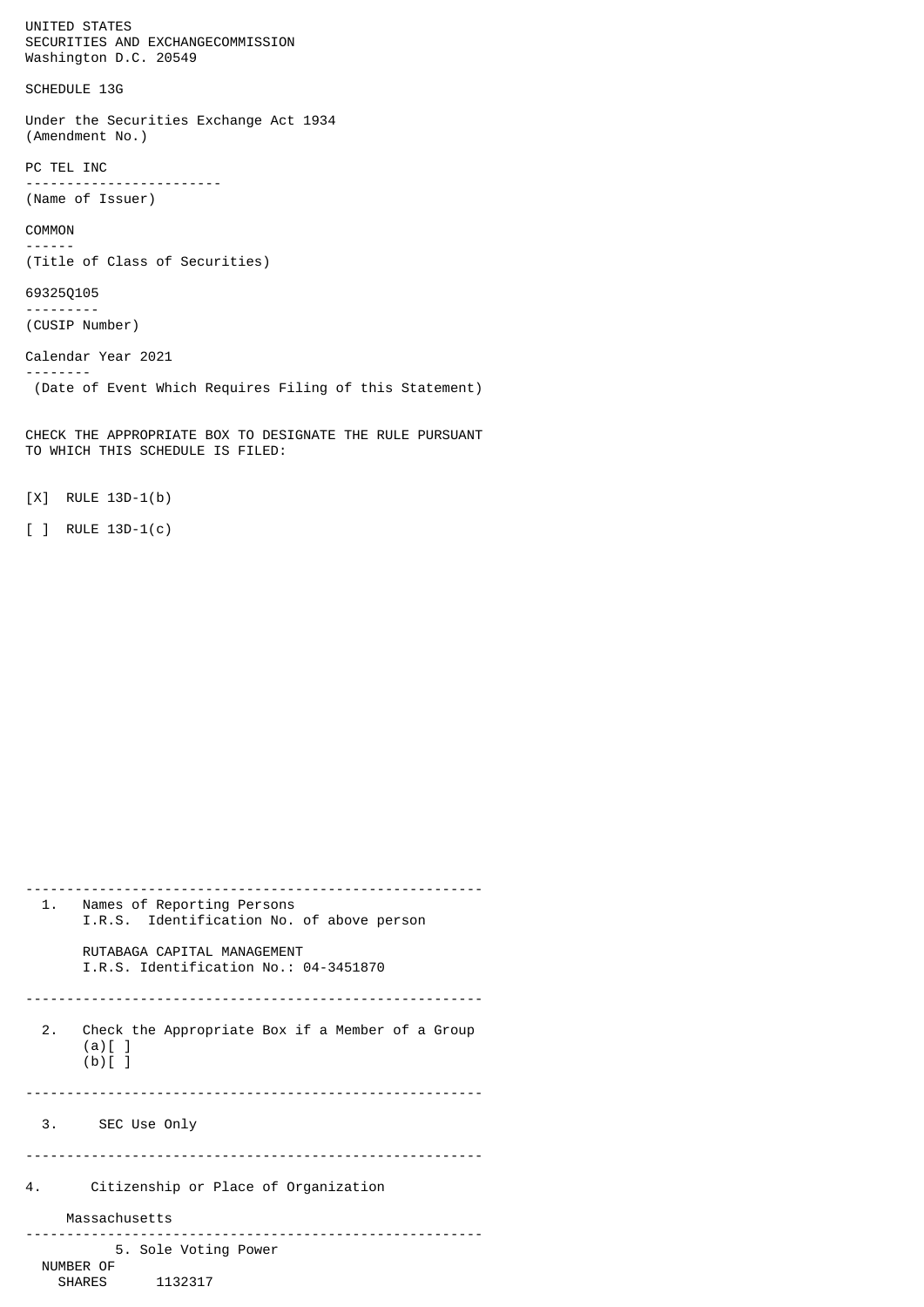BENEFICIALLY OWNED BY 6. Shared Voting Power EACH REPORTING 0 PERSON<br>WITH 7. Sole Dispositive Power 1132317 8. Shared Dispositive Power 0 -------------------------------------------------------- 9. Aggregate Amount Beneficially Owned by Each Reporting Person

1132317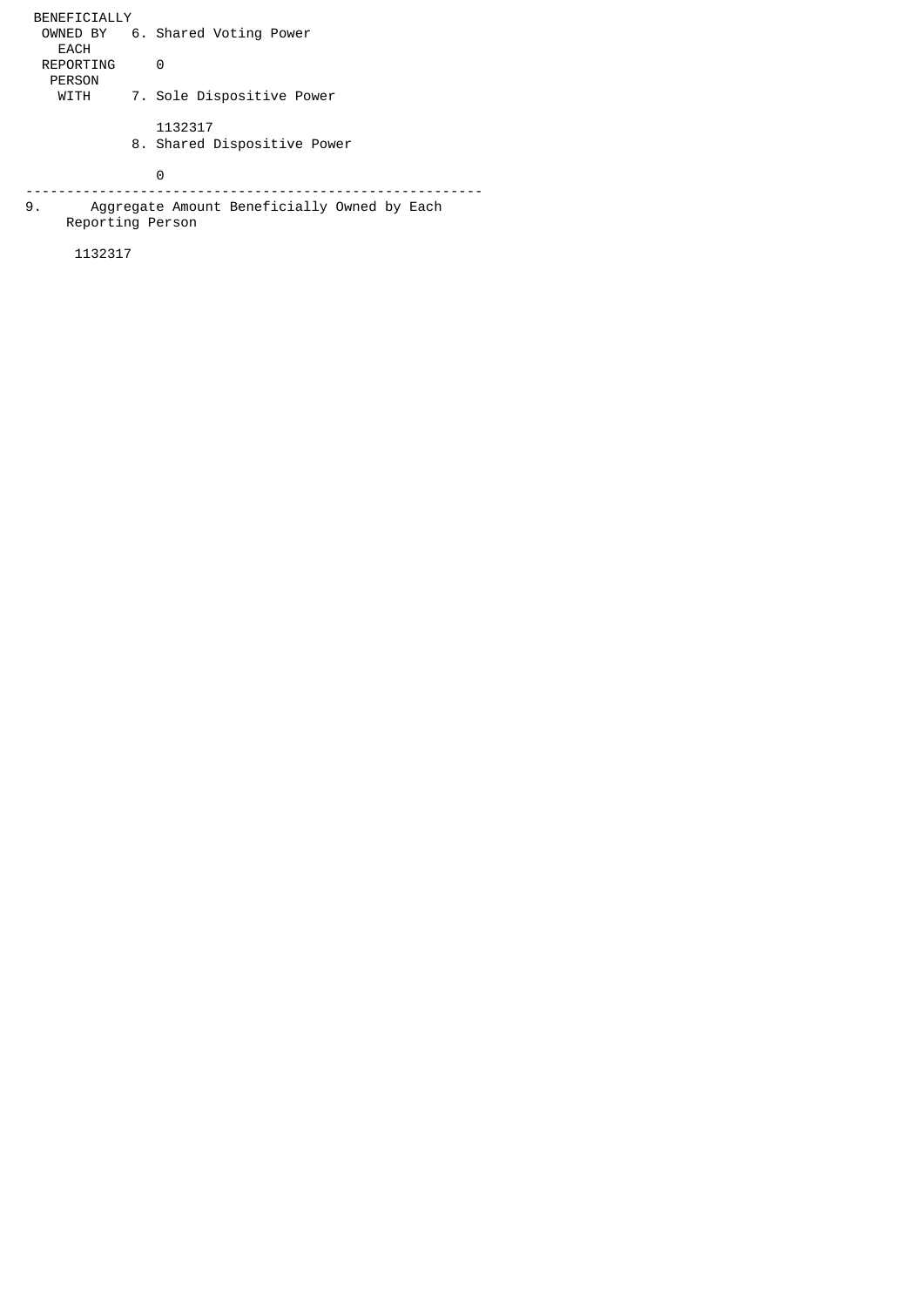| 10.<br>Check if the aggregate Amount in Row (9)<br>Excludes Certain Shares [ ] |  |
|--------------------------------------------------------------------------------|--|
| Percent of Class Represented by Amount in Row (9)<br>11.<br>6.21%              |  |
|                                                                                |  |
| 12. Type of Reporting Person                                                   |  |
| <b>IA</b>                                                                      |  |
| $Item 1(a)$ . NAME OF ISSUER                                                   |  |
| PC TEL INC                                                                     |  |
| Item 1(b). ADDRESS OF PRINCIPAL OFFICES                                        |  |
| 471 BRIGHTON DRIVE<br>BLOOMINGDALE, IL 60108                                   |  |
| Item 2(a). NAME OF PERSON FILING                                               |  |
| Rutabaga Capital Management                                                    |  |
| Item 2(b). ADDRESS OF PRINCIPAL OFFICES                                        |  |
| 64 Broad Street, 3rd Floor, Boston, MA 02109                                   |  |
| Item 2(c). Citizenship                                                         |  |
| <b>MASSACHUSETTS</b>                                                           |  |
| Item 2(d). TITLE OF CLASS OF SECURITIES                                        |  |
| <b>COMMON STOCK</b>                                                            |  |
| Item 2(e). CUSIP NUMBER                                                        |  |
| 693250105                                                                      |  |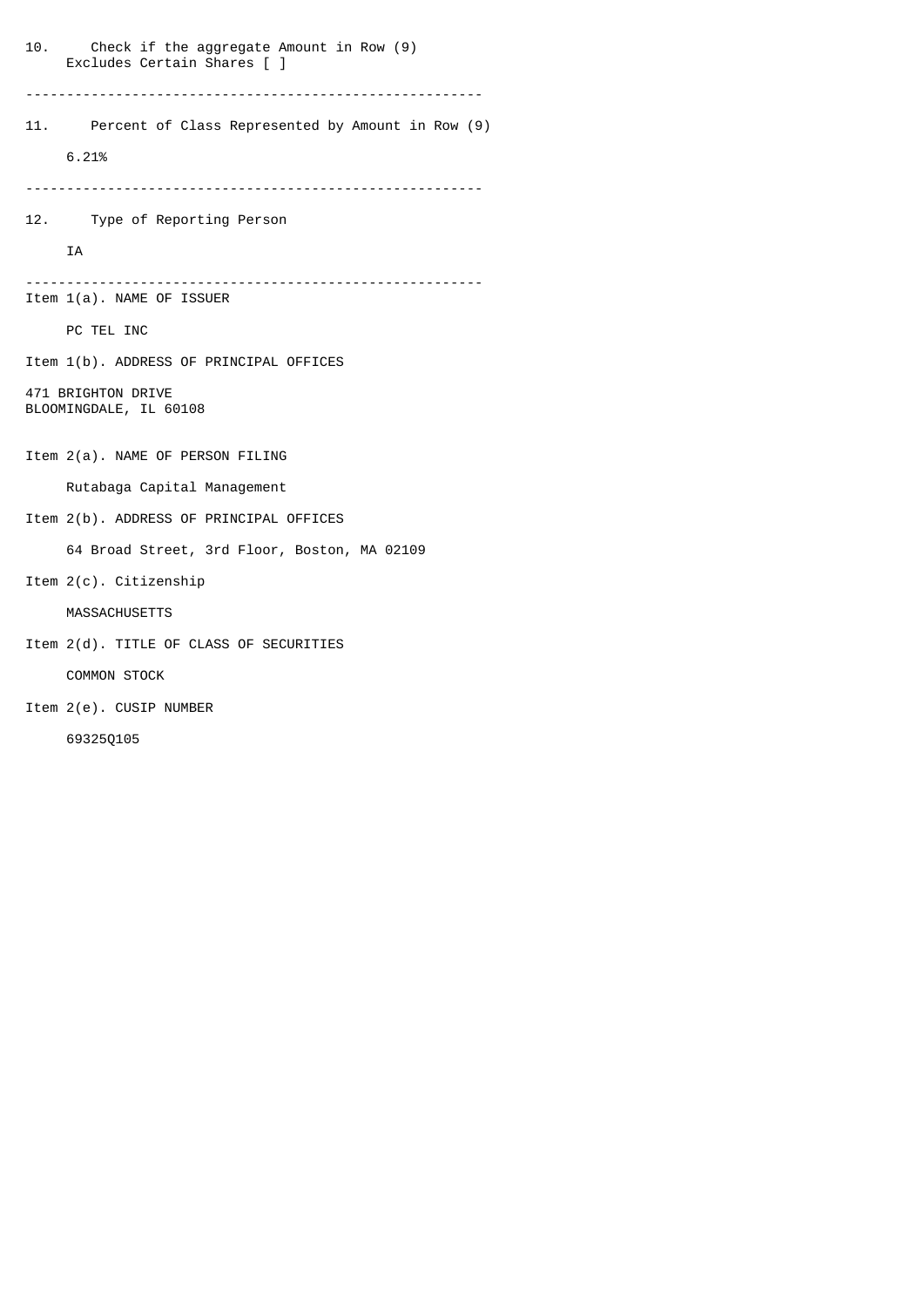Item 3. IF THIS STATEMENT IS BEING FILED PURSUANT TO RULE 13d-1(b), or 13d-2(b) OR (c), CHECK WHETHER THE PERSON FILING IS A: (a) [ ] Broker or dealer registered under Section 15 of the  $Act(15 U.S.C.780);$ (b)  $\left[\begin{array}{ccc} \end{array}\right]$  Bank as defined in Section 3(a)(6) of the Act(15 U.S.C 78c); (c) [ ] insurance company as defined in Section  $3(a)(19)$  of the Act(15 U.S.C 78c);<br>(d)  $[$  ] Investment company re [ ] Investment company registered under Section 8 of the Investment Company Act of 1940(15 U.S.C. 80a-8); (e) [X] An investment adviser in accordance with section 240.13d-1(b)(I)(ii)(E) (f) [ ] An employee benefit plan or endowment fund in accordance with  $13d-1(b)(1)(ii)(F)$ ; (g) [ ] A parent holding company or control person in  $accordance$  with  $13d-1(b)(1)(ii)(G)$ ; (h) [ ] A savings association as defined in in Section 3(b) of the Federal Deposit Insurance Act(12 U.S.C 1813); (i) [ ] A church plan that is excluded from the definition of an investment company under Section3(c)(14) of the Investment Company Act of 1940(15 U.S.C. 80a-3); (j)  $\left[\begin{array}{cc} \end{array}\right]$  Group, in accordance with  $13d-1(b)(1)(ii)(J)$ If this statement is filed pursuant to 13d-1(c), check this box. [ ] Item 4. OWNERSHIP Provide the following information regarding the aggregate number and percentage of the class of securities of the issuer identified in Item 1.

(a) Amount beneficially owned: 1132317

(b) Percent of class: 6.21%

-------------------------------

---------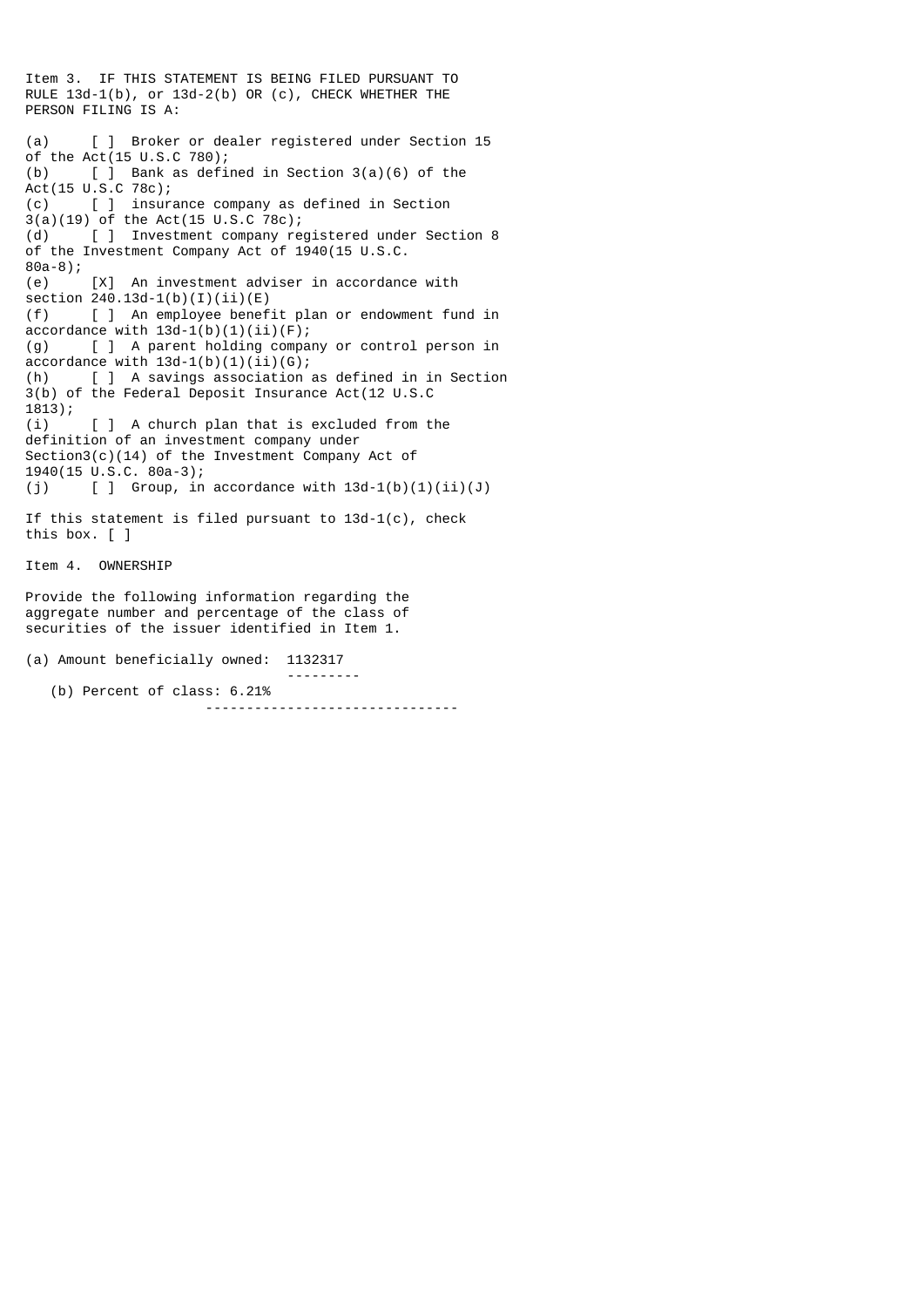(c) Number of Shares as to which person has:

(i) Sole power to vote: 1132317<br>(ii) Shared power to vote or Shared power to vote or to direct the vote:  $0$ 

(iii) Sole power to dispose or to direct the<br>disposition of: 1132317 disposition of:

 --------- (iv) Shared power to dispose or to direct the disposition of: 0

Item 5. OWNERSHIP OF FIVE PERCENT OR LESS OF A CLASS

 If this statement is being filed to report the fat that as of the date hereof the reporting person has ceased to be the beneficial owner of more than five percent of the class of securities, check the following [ ]

Not Applicable

Item 6. OWNERSHIP OF MORE THAN FIVE PERCENT ON BEHALF OF ANOTHER PERSON.

Not Applicable

Item 7. IDENTIFIACTION AND CLASSIFICATION OF THE SUBSIDIARY WHICH AQUIRED THE SECURITY BEING REPORTED ON

BY THE PARENT HOLDING COMPANY.

Not Applicable

Item 8. IDENTIFICATION AND CLASSIFICATION OF MEMBERS OF A GROUP.

Not Applicable

Item 9. NOTICE OF DISSOLUTION OF GROUP

Not Applicable